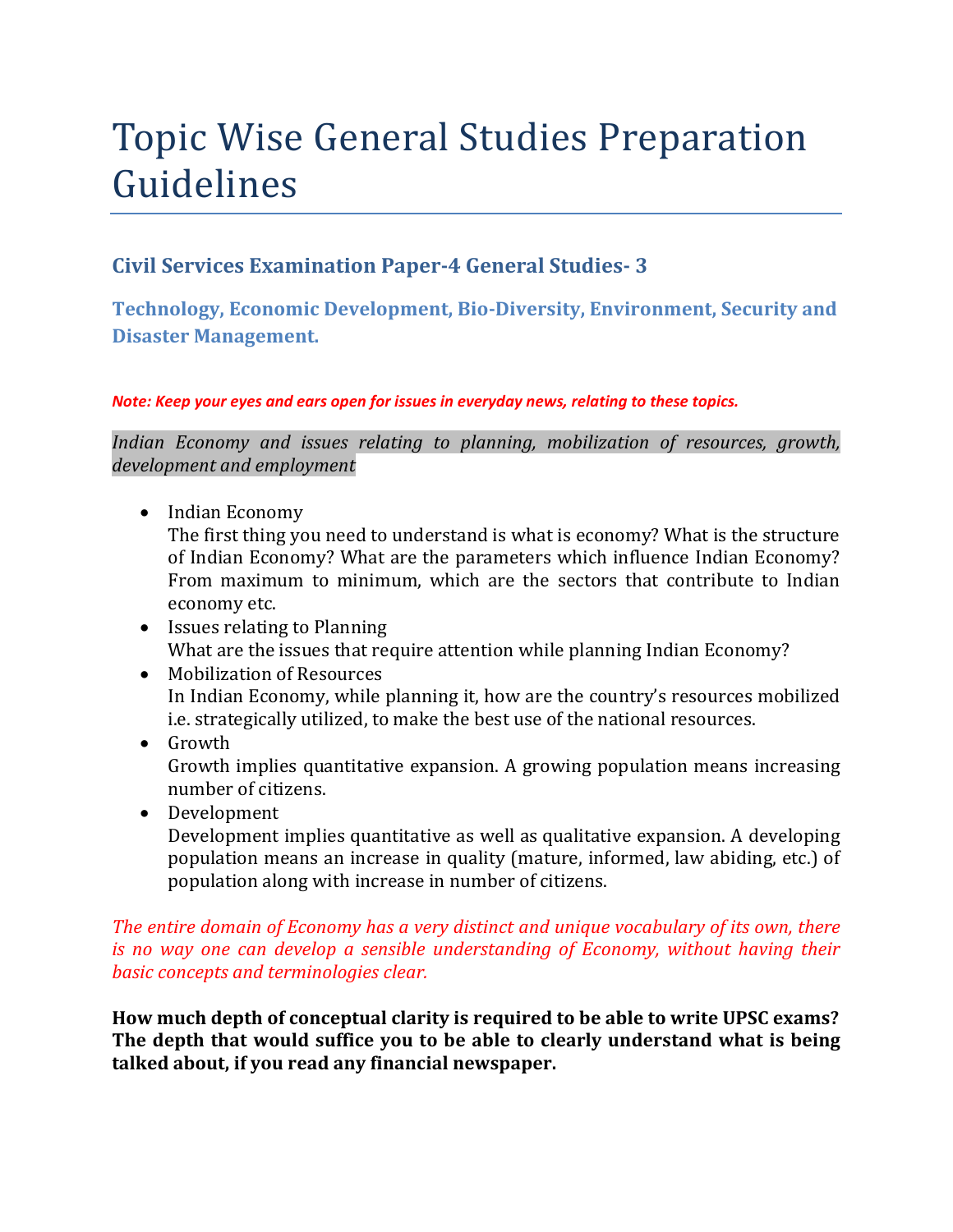To develop such basic conceptual understanding of Economics, the following NIOS books are compulsory readings.

*\*Note: While studying these books, start reading a financial newspaper (Economic Times, Business Standard or Financial Express) from day one. Take one topic a day, and make sure you find out, that, which you could not understand in the newspaper that day. Your target is to make sure that by the time you finish all these chapters, you are also able to clearly understand and grasp any financial newspaper.* 

| <b>Section</b> | <b>Topic</b>                          | Website                        |
|----------------|---------------------------------------|--------------------------------|
| Understand     | <b>What is Economics?</b>             | https://www.nios.ac.in/media/d |
| ing            |                                       | ocuments/SecEcoCour/English/   |
| Economics      |                                       | Chapter-1.pdf                  |
|                | <b>Human Wants</b>                    | https://www.nios.ac.in/media/d |
|                |                                       | ocuments/SecEcoCour/English/   |
|                |                                       | Chapter-2.pdf                  |
|                | <b>Goods and Services</b>             | https://www.nios.ac.in/media/d |
|                |                                       | ocuments/SecEcoCour/English/   |
|                |                                       | Chapter-3.pdf                  |
| About          | <b>Economy-Its Meaning and Types</b>  | https://www.nios.ac.in/media/d |
| Economy        |                                       | ocuments/SecEcoCour/English/   |
|                |                                       | Chapter-4.pdf                  |
|                | <b>Central Problems of an Economy</b> | https://www.nios.ac.in/media/d |
|                |                                       | ocuments/SecEcoCour/English/   |
|                |                                       | Chapter-5.pdf                  |
|                | <b>Basic Economic Activities</b>      | https://www.nios.ac.in/media/d |
|                |                                       | ocuments/SecEcoCour/English/   |
|                |                                       | Chapter-6.pdf                  |
| Producing      | Production                            | https://www.nios.ac.in/media/d |
| Goods<br>and   |                                       | ocuments/SecEcoCour/English/   |
| Services       |                                       | Chapter-7.pdf                  |
|                | <b>Cost and Revenue</b>               | https://www.nios.ac.in/media/d |
|                |                                       | ocuments/SecEcoCour/English/   |
|                |                                       | Chapter-8.pdf                  |
| Distributio    | Demand                                | https://www.nios.ac.in/media/d |
| n of Goods     |                                       | ocuments/SecEcoCour/English/   |
| and            |                                       | Chapter-9.pdf                  |
| Services       | Supply                                | https://www.nios.ac.in/media/d |
|                |                                       | ocuments/SecEcoCour/English/   |
|                |                                       | Chapter-10.pdf                 |
|                | Determination of Price and Quantity   | https://www.nios.ac.in/media/d |
|                |                                       | ocuments/SecEcoCour/English/   |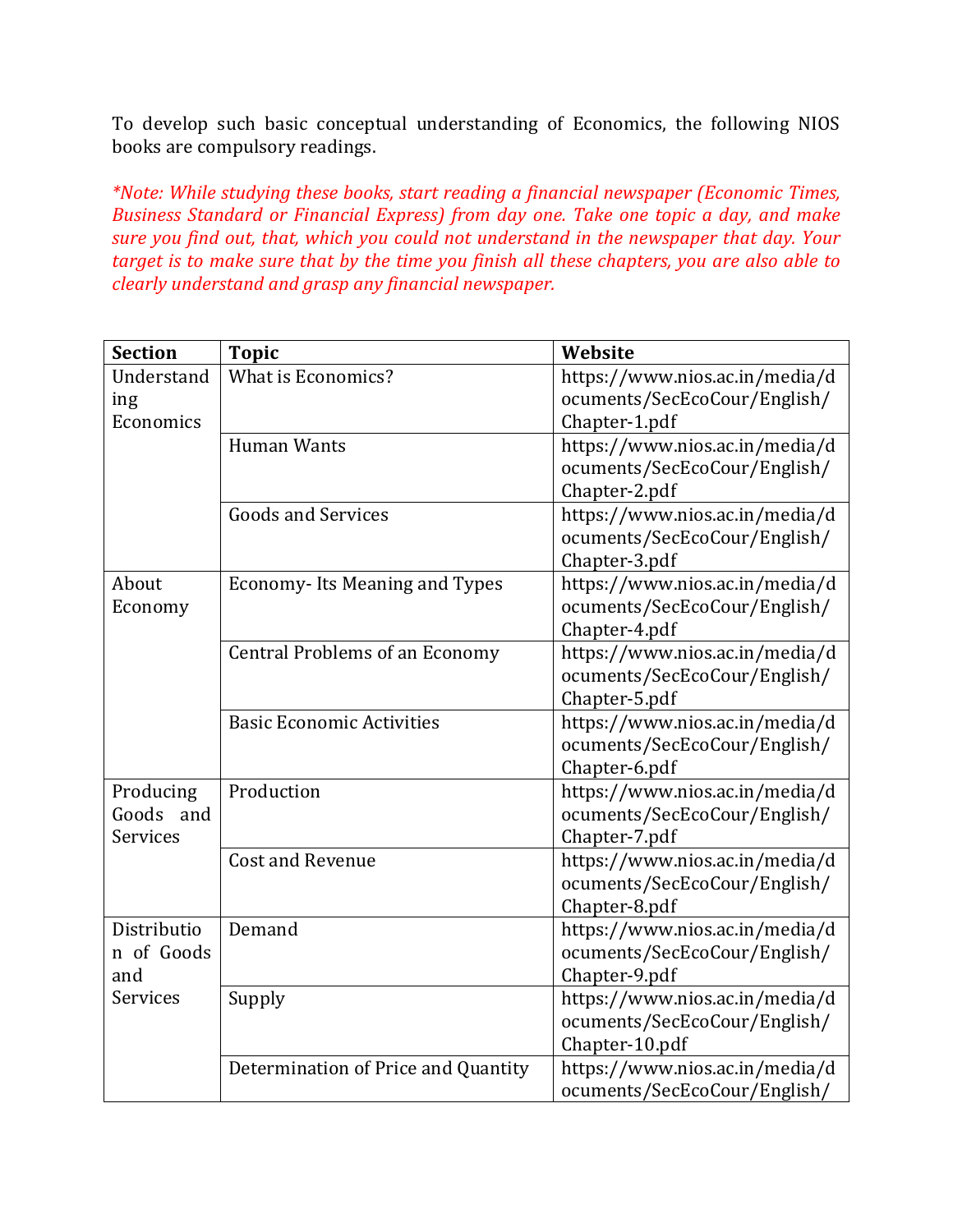|                |                                     | Chapter-11.pdf                 |
|----------------|-------------------------------------|--------------------------------|
|                | Market                              | https://www.nios.ac.in/media/d |
|                |                                     | ocuments/SecEcoCour/English/   |
|                |                                     | Chapter-12.pdf                 |
|                | Role of government in determination | https://www.nios.ac.in/media/d |
|                | of Price and Quantity System        | ocuments/SecEcoCour/English/   |
|                |                                     | Chapter-13.pdf                 |
| Money,         | Money and Its Roles                 | https://www.nios.ac.in/media/d |
| <b>Banking</b> |                                     | ocuments/SecEcoCour/English/   |
| and            |                                     | Chapter-14.pdf                 |
| Insurance      | <b>Banking and Credit</b>           | https://www.nios.ac.in/media/d |
|                |                                     | ocuments/SecEcoCour/English/   |
|                |                                     | Chapter-15.pdf                 |
|                | Savings and Insurance               | https://www.nios.ac.in/media/d |
|                |                                     | ocuments/SecEcoCour/English/   |
|                |                                     | Chapter-16.pdf                 |
| Indian         | An Overview of Indian Economy       | https://www.nios.ac.in/media/d |
| Economy        |                                     | ocuments/SecEcoCour/English/   |
|                |                                     | Chapter-19.pdf                 |
|                | Sectoral Aspects of Indian Economy  | https://www.nios.ac.in/media/d |
|                |                                     | ocuments/SecEcoCour/English/   |
|                |                                     | Chapter-20.pdf                 |
|                | Challenges before Indian Economy    | https://www.nios.ac.in/media/d |
|                |                                     | ocuments/SecEcoCour/English/   |
|                |                                     | Chapter-21.pdf                 |
|                | Indian Economy in Global Context.   | https://www.nios.ac.in/media/d |
|                |                                     | ocuments/SecEcoCour/English/   |
|                |                                     | Chapter-22.pdf                 |
| Contempor      | Environment<br>Sustainable<br>and   | https://www.nios.ac.in/media/d |
| ary            | Development.                        | ocuments/SecEcoCour/English/   |
| Economic       |                                     | Chapter-23.pdf                 |
| Issues         |                                     |                                |
|                | <b>Consumer Awareness</b>           | https://www.nios.ac.in/media/d |
|                |                                     | ocuments/SecEcoCour/English/   |
|                |                                     | Chapter-24.pdf                 |

Then Study the following Chapters

| Sectio | Topic                            | Website                       |
|--------|----------------------------------|-------------------------------|
|        |                                  |                               |
| The    | <b>Economy and Its Processes</b> | http://download.nos.org/318co |
| Econo  |                                  | $urseE/L$ -                   |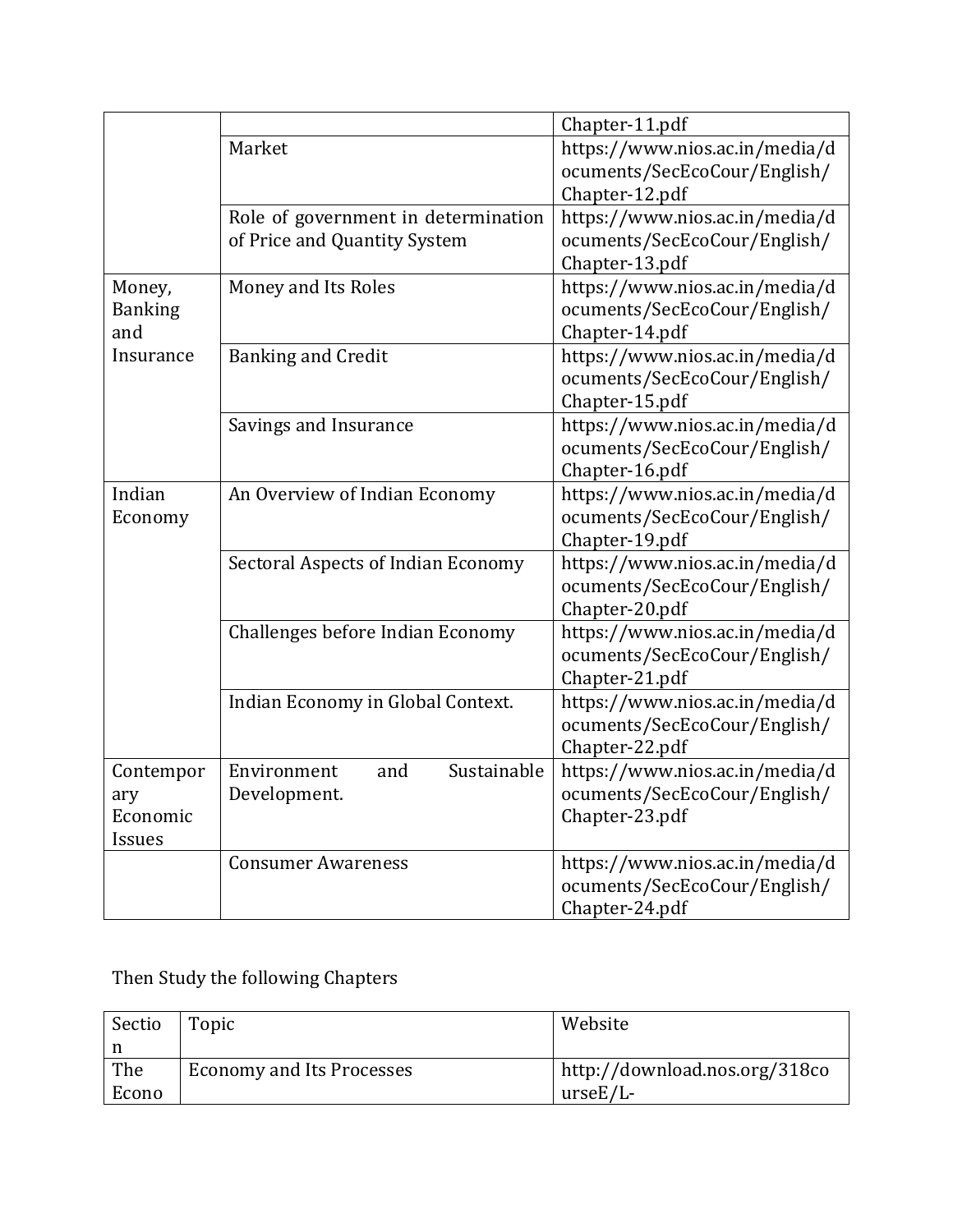| my                                |                                                     | 1%20ECONOMY%20AND%20IT<br>S%20PROCESSES.pdf                                                                     |
|-----------------------------------|-----------------------------------------------------|-----------------------------------------------------------------------------------------------------------------|
|                                   | <b>Basic Problems of an Economy</b>                 | http://download.nos.org/318co<br>urseE/318_1/CHAPTERS/L-<br>2%20BASIC%20PROBLEMS%20<br>OF%20AN%20ECONOMY.pdf    |
|                                   | Indian<br>Economic<br>Development<br>and<br>Economy | http://download.nos.org/318co<br>$urseE/L$ -<br>3%20ECONOMIC%20DEVELOP<br>MENT%20AND%20INDIAN%20<br>ECONOMY.pdf |
| <b>Nation</b><br>al<br>Incom<br>e | <b>Income Flows</b>                                 | http://download.nos.org/318co<br>$urseE/L$ -<br>10%20INCOME%20FLOWS.pdf                                         |
|                                   | National Income: Concepts                           | http://download.nos.org/318co<br>$urseE/L$ -<br>11%20NATIONAL%20INCOME%<br>20CONCEPTS.pdf                       |
|                                   | National Income: Measurement                        | http://download.nos.org/318co<br>$urseE/L$ -<br>12%20NATIONAL%20INCOME%<br>20MEASUREMENT.pdf                    |
|                                   | <b>Uses of National Income Estimates</b>            | http://download.nos.org/318co<br>$urseE/L$ -<br>13%20USES%20OF%20NATION<br>AL%20INCOME%20ESTIMATES.<br>pdf      |
| Micro<br>Econo<br>mics            | What Microeconomics is all about                    | http://download.nos.org/318co<br>$urseE/L$ -<br>14%20WHAT%20MICRO%20EC<br>ONOMICS%20IS%20ALL%20AB<br>OUT.pdf    |
|                                   | <b>What affects Demand</b>                          | http://download.nos.org/318co<br>$urseE/L$ -<br>15%20WHAT%20AFFECTS%20<br>DEMAND.pdf                            |
|                                   | <b>What affects Supply</b>                          | http://download.nos.org/318co<br>$urseE/L-$<br>16%20WHAT%20AFFECTS%20<br>SUPPLY.pdf                             |
|                                   | <b>Price Determination</b>                          | http://download.nos.org/318co<br>$urseE/L$ -<br>17%20PRICE%20DETERMINATI                                        |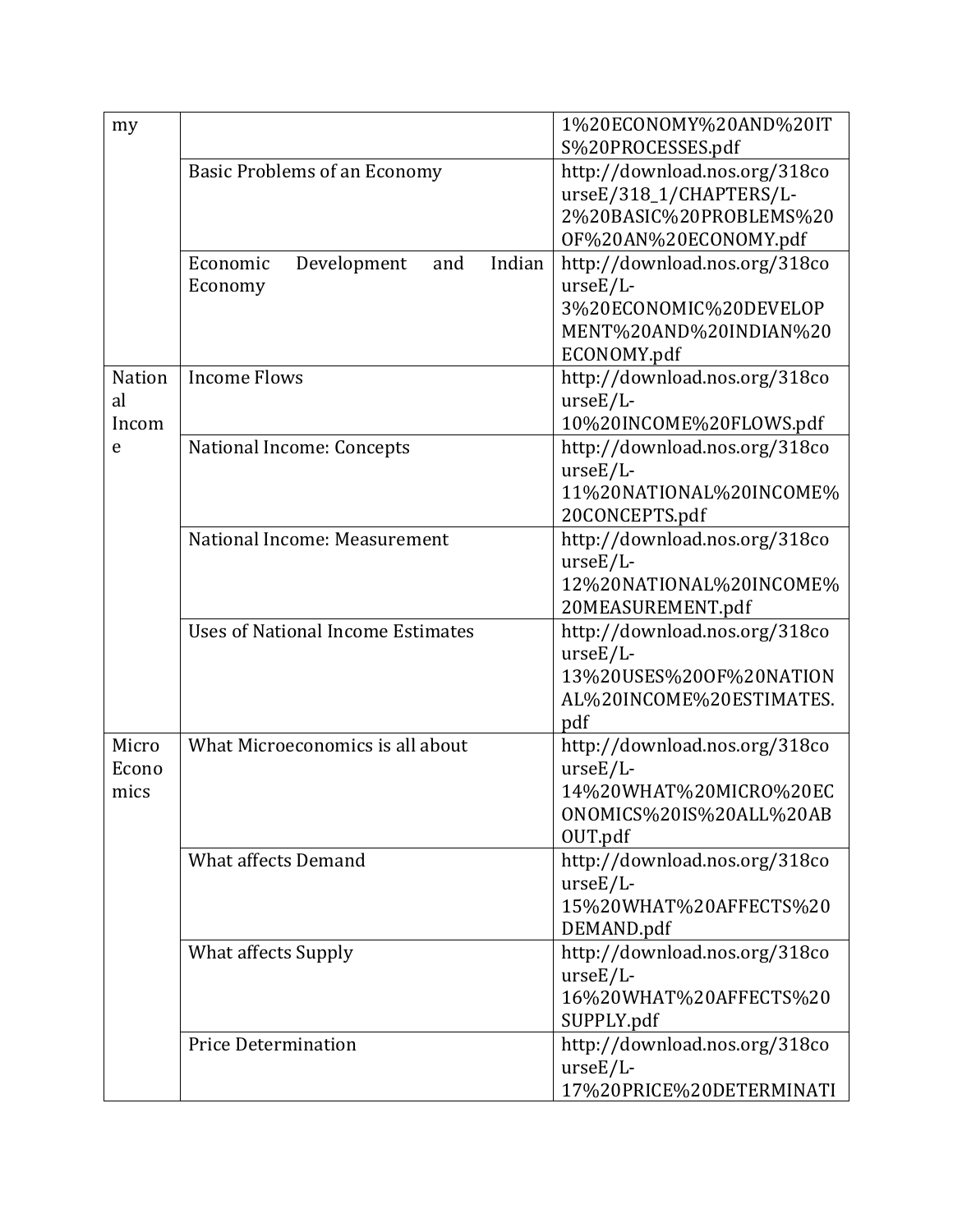|               |                                                  | ON.pdf                                       |
|---------------|--------------------------------------------------|----------------------------------------------|
|               | Cost                                             | http://download.nos.org/318co                |
|               |                                                  | urseE/L-18%20COST.pdf                        |
|               | Revenue                                          | http://download.nos.org/318co                |
|               |                                                  | urseE/L-19%20REVENUE.pdf                     |
| Gover         | <b>Profit Maximisation</b>                       | http://download.nos.org/318co                |
| nment         |                                                  | $urseE/L$ -                                  |
| <b>Budget</b> |                                                  | 20%20PROFIT%20MAXIMISATI                     |
| ing           |                                                  | ON.pdf                                       |
| and           | <b>Government Budgeting</b>                      | http://download.nos.org/318co                |
| Econo         |                                                  | $urseE/L$ -                                  |
| mic           |                                                  | 21%20GOVERNMENT%20BUDG                       |
| Planni        |                                                  | ETING.pdf                                    |
| ng            | Money Supply and Its Regulation                  | http://download.nos.org/318co<br>$urseE/L$ - |
|               |                                                  | 22%20MONEY%20SUPPLY%20                       |
|               |                                                  | AND%20ITS%20REGULATION.p                     |
|               |                                                  | df                                           |
|               | Need for Planning in India                       | http://download.nos.org/318co                |
|               |                                                  | $urseE/L$ -                                  |
|               |                                                  | 23%20NEED%20FOR%20PLAN                       |
|               |                                                  | NING%20IN%20INDIA.pdf                        |
|               | Achievements of Planning in India                | http://download.nos.org/318co                |
|               |                                                  | $urseE/L$ -                                  |
|               |                                                  | 24%20ACHIEVEMENTS%20OF%                      |
|               |                                                  | 20PLANNING%20IN%20INDIA.p                    |
|               |                                                  | df                                           |
|               | Recent Economic Reforms and the Role of          | http://download.nos.org/318co                |
|               | Planning                                         | $urseE/L$ -                                  |
|               |                                                  | 25%20RECENT%20ECONOMIC                       |
|               |                                                  | %20REFORMS%20AND%20THE                       |
|               |                                                  | %20ROLE%20OF%20PLANING.                      |
|               |                                                  | pdf                                          |
| Foreig        | of<br>India's<br>Composition<br>Direction<br>and | http://download.nos.org/318co<br>$urseE/L$ - |
| n<br>Trade    | <b>Foreign Trade</b>                             | 33%20DIRECTION%20AND%20                      |
| and           |                                                  | COMPOSITION%20OF%20INDIA                     |
| Popula        |                                                  | S%20FOREIGN%20TRADE.pdf                      |
| tion          |                                                  |                                              |
|               | Foreign Exchange Rate                            | http://download.nos.org/318co                |
|               |                                                  | $urseE/L$ -                                  |
|               |                                                  | 34%20FOREIGN%20EXCHANGE                      |
|               |                                                  | R%20RATE.pdf                                 |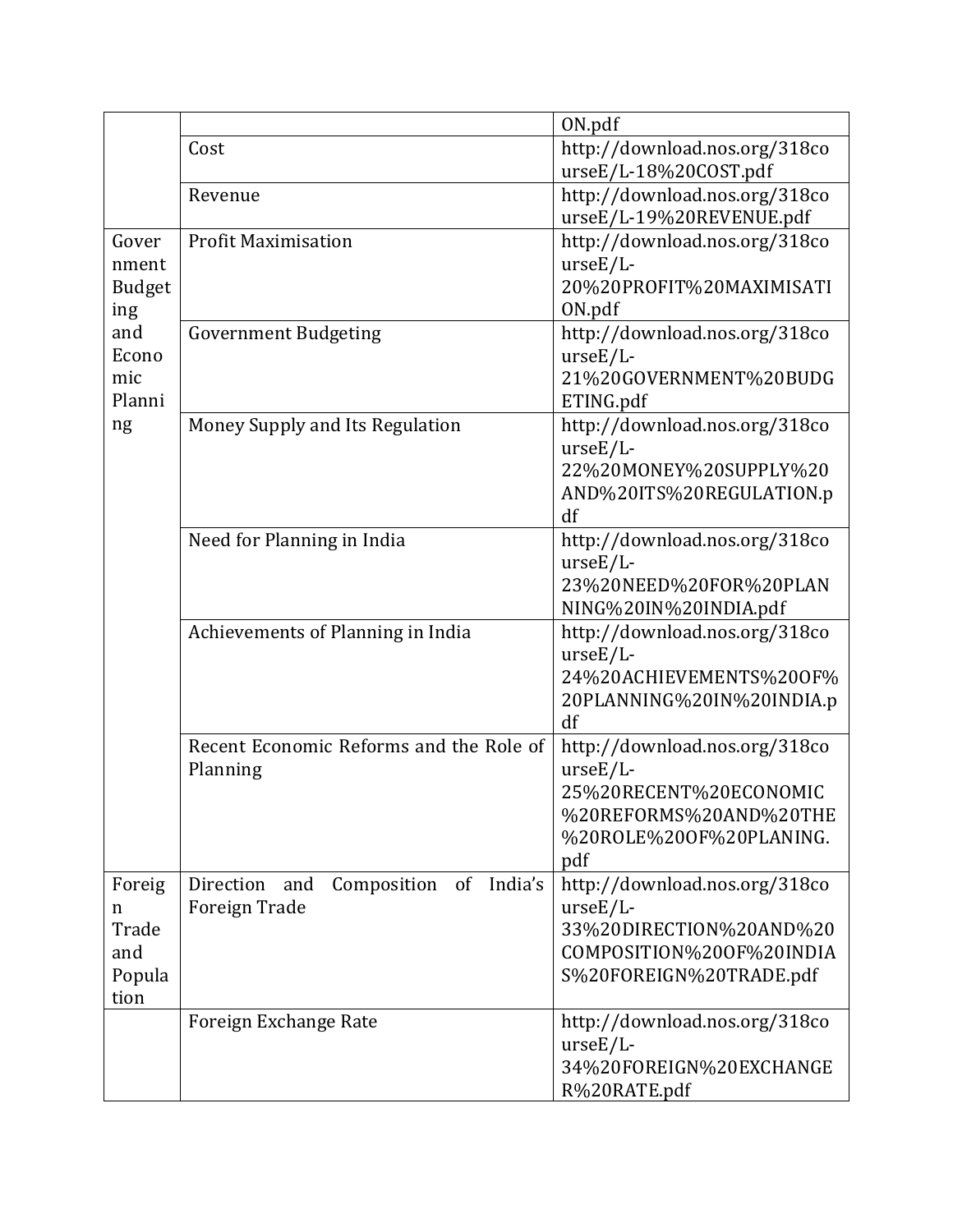|                    | <b>Balance of Trade and Balance of Payments</b> | http://download.nos.org/318co  |
|--------------------|-------------------------------------------------|--------------------------------|
|                    |                                                 | $urseE/L$ -                    |
|                    |                                                 | 35%20BALANCE%200F%20TR         |
|                    |                                                 | ADE%20AND%20BALANCE%20         |
|                    |                                                 | OF%20PAYMENTS.pdf              |
|                    | Inflow of Capital: Foreign Capital and          | http://download.nos.org/318co  |
|                    | Foreign Aid                                     | $urseE/L$ -                    |
|                    |                                                 | 36%20INFLOW%200F%20%20         |
|                    |                                                 | CAPITAL%20(%20FOREIGN%20       |
|                    |                                                 | CAPITAL%20AND%20OFREIGN        |
|                    |                                                 | %20AID%20).pdf                 |
|                    | New Trade Policy and Its Implications           | http://download.nos.org/318co  |
|                    |                                                 | $urseE/L$ -                    |
|                    |                                                 | 37%20NEW%20TRDE%20POLI         |
|                    |                                                 | CY%20AND%20ITS%20IMPLICA       |
|                    |                                                 | TIONS.pdf                      |
|                    | <b>Population and Economic Development</b>      | http://download.nos.org/318co  |
|                    |                                                 | $urseE/L$ -                    |
|                    |                                                 | 38%20POPULATION%20AND%         |
|                    |                                                 | 20ECONOMIC%20DEBVELOPME        |
|                    |                                                 | NT.pdf                         |
|                    | Population of India: Structure, Problems        | http://download.nos.org/318co  |
|                    | and Measures                                    | $urseE/L$ -                    |
|                    |                                                 | 39%20POPULATION%20OF%20        |
|                    |                                                 | INDIA%20(%20STRUCTURE,%2       |
|                    |                                                 | 0PROBLEMS%20AND%20MEAS         |
|                    |                                                 | URES%20).pdf                   |
| Market             | <b>Forms of Market</b>                          | https://www.nios.ac.in/media/d |
| and                | Price Determination Under Perfect               | ocuments/SrSec318NEW/Book2     |
| Price              | Competition                                     | $_318.pdf$                     |
| Deter              | Revenue and Profit Maximization of a            |                                |
| minati             | <b>Competition Firm</b>                         |                                |
| on                 |                                                 |                                |
| Nation             | National Income and related aggregates          |                                |
| al                 | National Income and its Measurements            |                                |
| Incom              |                                                 |                                |
| e                  |                                                 |                                |
| Accou              |                                                 |                                |
| nting              |                                                 |                                |
| Theor              | Consumption, Saving and Investment              |                                |
| <sub>of</sub><br>y | Theory of Income Determination                  |                                |
| Incom              |                                                 |                                |
| and<br>e           |                                                 |                                |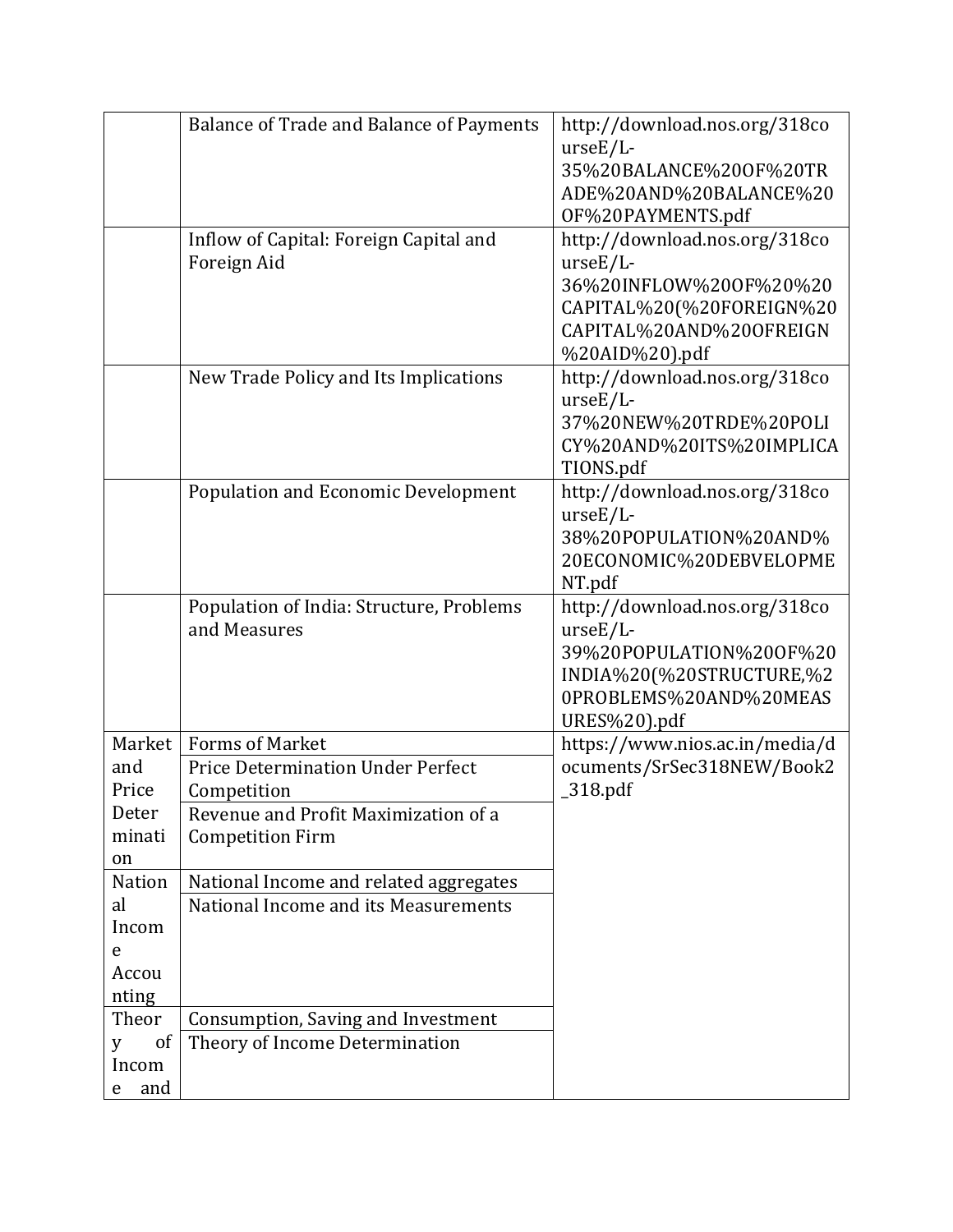| Emplo         |                           |  |
|---------------|---------------------------|--|
| yment         |                           |  |
| Money         | Money and Banking         |  |
|               | Government and the Budget |  |
| <b>Bankin</b> |                           |  |
| and<br>g      |                           |  |
| Gover         |                           |  |
| nment         |                           |  |
| <b>Budget</b> |                           |  |

Remember, the purpose of studying these chapters along with a financial newspaper is the following:

- Develop clarity on various concepts of economy.
- Clear understanding of various terminologies of economy.
- Develop the ability to co-relate economic development/growth with dynamic resource mobilization in the country.
- Create an economic map of India in your mind, so that you are factually aware of the strengths and weaknesses of certain part of India, vis-à-vis its economic potential.
- So that you are able to decipher the news reports in any Financial Newspaper.

#### *If your study of the above chapters have ended and you are still not able to make sense of what is being talked about in a financial newspaper, something has gone wrong and you are not prepared.*

**"ET in the Classroom"** section of Economic Times will be very helpful for you to understand various concepts of economics.

Besides, whenever you have a difficulty in understanding a certain economic term, **investopedia.com** is a very good source for you to utilize all throughout your civil services preparation and otherwise as well.

For a variety of concepts, explanations and understandings, follow the below mentioned webpage.

Website: https://www.indianeconomy.net/category/splclassroom/

The questions from this section will require your assessment/ analysis/ recommendation etc of any existing economic situation/issue in the country. Regular